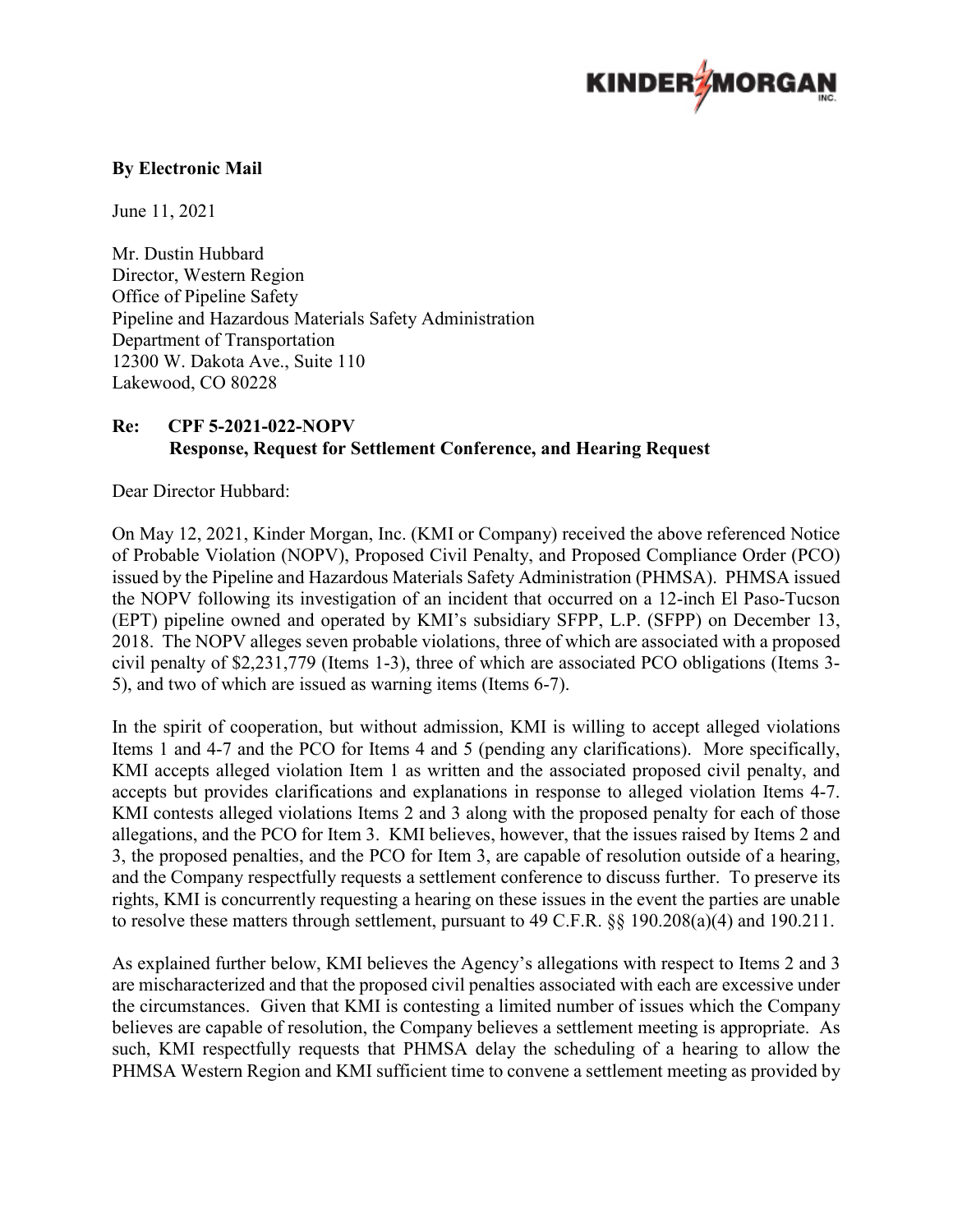**CPF 5-2021-022-NOPV**  Page 2 of 12 June 11, 2021

Section 108(b)(4)(B) of the Protecting our Infrastructure of Pipelines and Enhancing Safety (PIPES) Act of 2020, codified at 49 U.S.C. § 60117(b)(4)(B), and consistent with PHMSA policy.

In order to preserve its rights in the unlikely event that the parties are unable to resolve the matter through settlement, KMI is timely filing this response to all Items, statement of issues, and request for hearing as to Items 2 and 3 and the associated proposed penalties. In so doing, KMI neither admits nor denies any allegation or conclusion set forth in the NOPV.

# **Background**

external corrosion where the pipeline crossed the Anthony Drain.<sup>1</sup> As summarized in the analysis By way of background, the EPT pipeline experienced a gasoline release into the "Anthony Drain," a drainage channel owned by Elephant Butte Irrigation District (EBID) along Three Saints Road near Anthony, New Mexico, on Dec. 13, 2018. The cause of the release was determined to be conducted by Exponent, Inc. (Exponent), the direct cause of the incident was external corrosion (underneath tape wrap coating) which had progressed to the point that the remaining wall thickness in the area of corrosion could no longer support the internal pipe pressure.<sup>2</sup>

 outlined in the Notice. In response to the incident, PHMSA issued a Notice of Proposed Safety Order (Notice) to KMI on Dec. 28, 2018 which alleged that continued operation of the pipeline posed an integrity risk and proposed corrective measures to address that risk. KMI did not contest the Notice, proceeded with investigating the incident as required by its own procedures as well as the Notice, and made a number of submissions to PHMSA under the Notice. These submissions included mechanical and metallurgical testing, in-line inspection (ILI) tool runs, field assessments and repairs, surveys of exposed pipeline crossings, preparation of a revised exposed pipe inspection procedure, an updated emergency flow restricting device (EFRD) study, and an initial root cause failure analysis (RCFA) (also prepared pursuant to KMI LO&M Procedure 159). PHMSA issued a Final Safety Order (Safety Order) to KMI on Aug. 8, 2019 which required that KMI undertake the corrective actions

 study and an updated RCFA. In the spirit of cooperation, KMI also agreed to undertake further Within weeks of issuing the Safety Order, PHMSA issued letters of nonacceptance to KMI regarding certain KMI submittals with respect to the exposed pipe surveys, EFRD study, and RCFA. KMI responded to those issues by letter dated Jan. 17, 2020, including an updated EFRD remedial actions that were neither legally nor technically required in order to resolve outstanding issues with PHMSA, including burying additional pipe crossings at two drain pipe locations, remote actuation of certain valves, and installation of pressure transmitter instrumentation upstream and downstream of relevant EFRDs. KMI and the PHMSA Western Region participated in meetings regarding the substance of KMI's EFRD study and RCFA, and PHMSA issued its approval of KMI's response on Mar. 12, 2020.

After receiving PHMSA's Mar. 12, 2020 approval, KMI proceeded to implement the additional remedial actions set forth in its Jan. 17, 2020 response, submitted an updated Remedial Work Plan

 $\overline{a}$ 

<sup>&</sup>lt;sup>1</sup> KMI's RCFA at 2.

<sup>2</sup> Exponent Direct Cause Analysis Report at 74.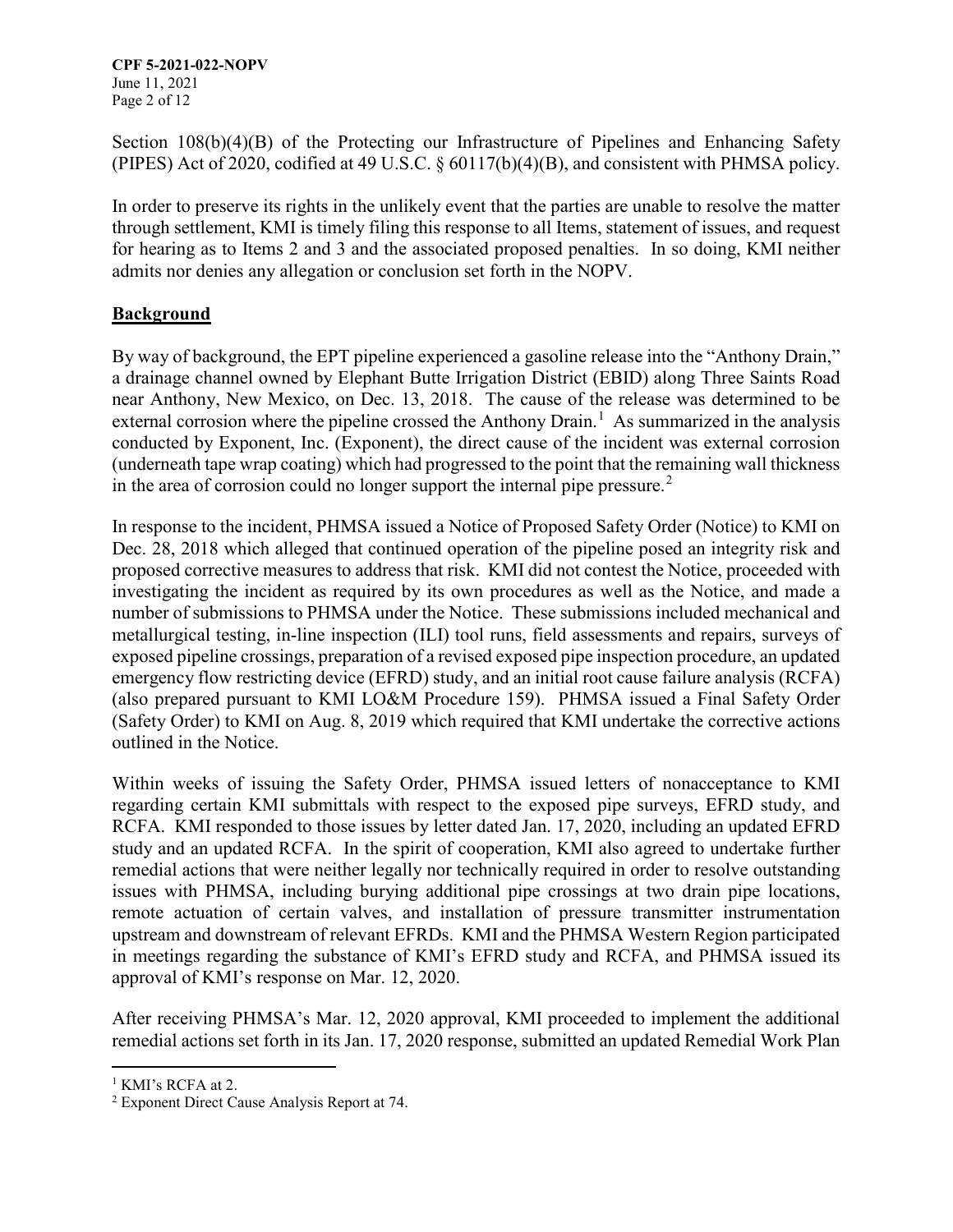in March (approved by PHMSA in May 2020), installed replacement pipe in April 2020, and implemented the recommendations of the updated RCFA. PHMSA approved the Company to return to pre-incident operational pressures on Nov. 16, 2020, and KMI continues to submit quarterly reports to PHMSA under the terms of the Safety Order.

### **Response to Contested NOPV Items 2 and 3**

### *Item 2*

### *PHMSA Allegation*

### **§ 195.583 What must I do to monitor atmospheric corrosion control?**

**(a) . . .** 

**(b) During inspections you must give particular attention to pipe at soil-to-air interfaces, under thermal insulation, under disbonded coatings, at pipe supports, in splash zones, at deck penetrations, and in spans over water.** 

 Fair, and Poor." "During atmospheric corrosion inspections, KMI failed to give particular attention to pipe at soil-to-air interfaces and under disbonded coatings in violation of § 195.583(b). Prior to the Failure, KMI's Atmospheric Corrosion Inspection procedures, L-O&M 918, *Inspecting for Atmospheric Corrosion,* stated that "[t]he atmospheric corrosion condition of a given site will be visually evaluated and graded ... to determine the nature and severity of corrosion. The three grades used to determine the atmospheric condition will be Good,

## *KMI Response and Statement of Issues*

inspection was limited to what was visible to the technician given the overgrowth at the time. As stated in the NOPV, KMI conducted an atmospheric inspection on Jan. 31, 2018, in which the technician observed the visible portion of exposed pipe to be in good condition. This As a result, just two months later, KMI conducted another inspection in Mar. 2018 and, at that time, the technician gave "special consideration" as PHMSA acknowledged in the NOPV and as required by 49 C.F.R. § 195.583(b) to the soil-to-air transition zones during that inspection and no disbonded coating was observed. Despite those findings and without any supporting evidence in the record, PHMSA concludes that the soil-to-air interface was not "fully" examined and assumes that the coating was disbonded at the time of this inspection (rather than becoming disbonded sometime after the inspection) or that the disbonded coating was detectible during the atmospheric corrosion inspection.

 NOPV was not caused by atmospheric corrosion but instead by external corrosion on the As noted above, records of the atmospheric inspections that were performed on the exposed pipe indicated that the pipe was in good condition. Further, the incident referenced in this bottom side of the pipe underneath tape wrap coating that could not be observable to a corrosion technician conducting atmospheric corrosion inspections. Special consideration was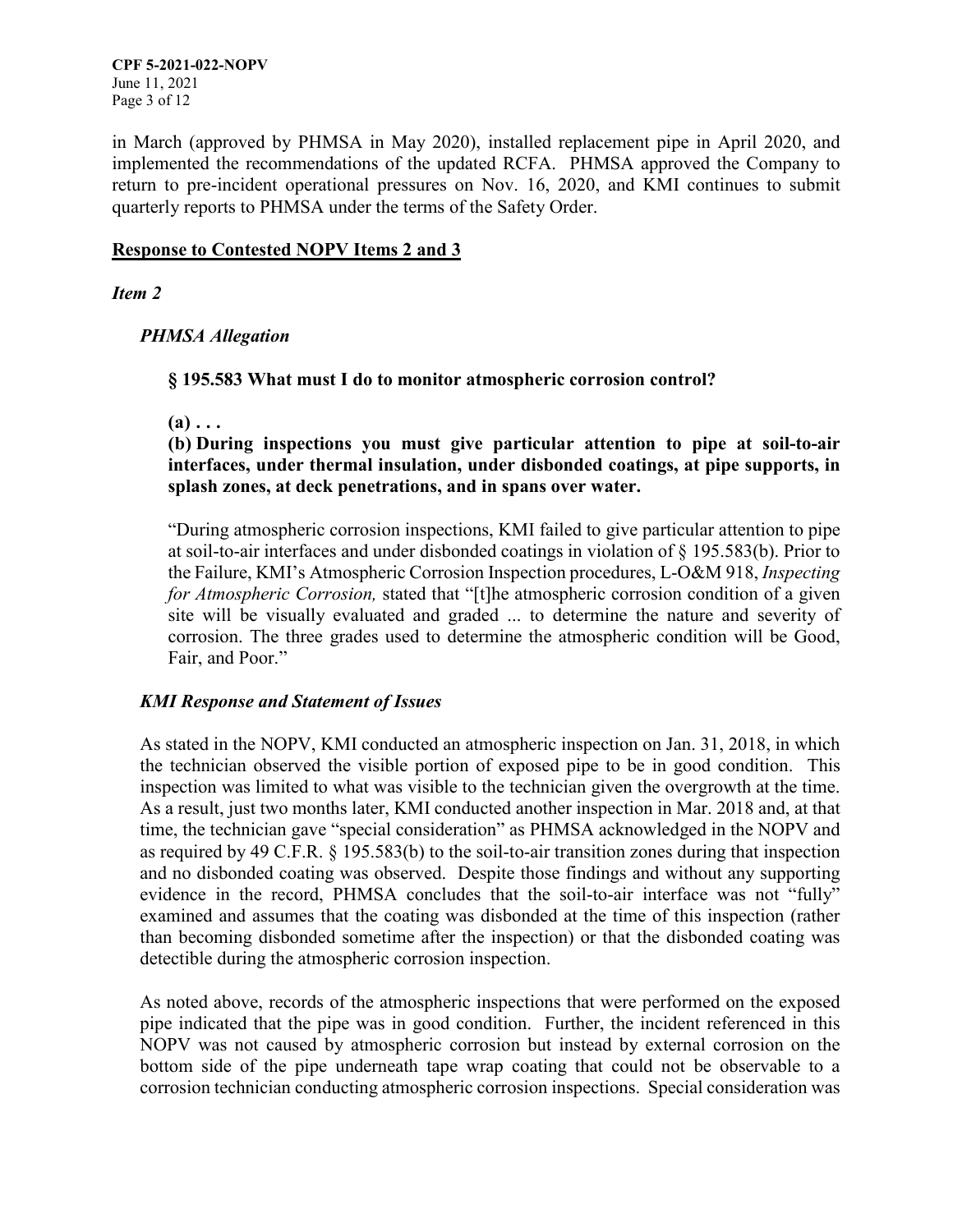PHMSA pursuant to the Safety Order, KMI proceeded to revise its procedure LO&M 918 to provide an improved inspection protocol for tape wrap coatings in areas of above ground or partially buried pipe, including soil-to-air interface. Personnel have been trained to the updated procedures as part of the implementation process. given to the soil-to-air interface during the Mar. 2018 inspection and neither atmospheric corrosion nor disbonded coating was detected. Nevertheless, in order be proactive and in keeping with KMI's updated RCFA recommendations and the Company's coordination with

For all of these reasons, KMI does not believe that PHMSA has a basis in law or fact to support this violation or the proposed penalty. As such, the Company respectfully requests that the allegation and the associated penalty for Item 2 be withdrawn.

### *Item 3*

## *PHMSA Allegation*

**§ 195.452 Pipeline integrity management in high consequence areas.** 

 $(a) \ldots$ 

**(g)** *What is an information analysis?* **In periodically evaluating the integrity of each pipeline segment (paragraph (j) of this section), an operator must analyze all available information about the integrity of the entire pipeline and the consequences of a failure. This information includes:** 

**(1) ...** 

**(2) Data gathered through the integrity assessment required under this section; (3) Data gathered in conjunction with other inspections, tests, surveillance and patrols required by this Part, including, corrosion control monitoring and cathodic protection surveys; ...** 

 conjunction with other inspections, tests, surveillance and patrols required by Part 195. KMI acknowledged that it had failed to gather and integrate all available information about "KMI failed to periodically evaluate the integrity of each pipeline segment by analyzing all available information about the integrity of the entire pipeline and the consequences of a failure, including data gathered through integrity assessments and data gathered in the integrity of the SFPP 12-inch EPT Pipeline from various operational departments of the company including Integrity, Corrosion Control, Engineering, and Operations."

## *KMI Response and Statement of Issues*

 PHMSA's allegation mischaracterizes the facts, is overreaching, and is not supported by fact or law. While KMI acknowledged in its RCFA that "[i]nformation regarding the Anthony Drain site had not been transferred/shared amongst all relevant documents,"3 that statement is not an acknowledgement by KMI that it "failed to gather and integrate all available information

 $\overline{a}$ 

 $3$  KMI's RCFA at 9.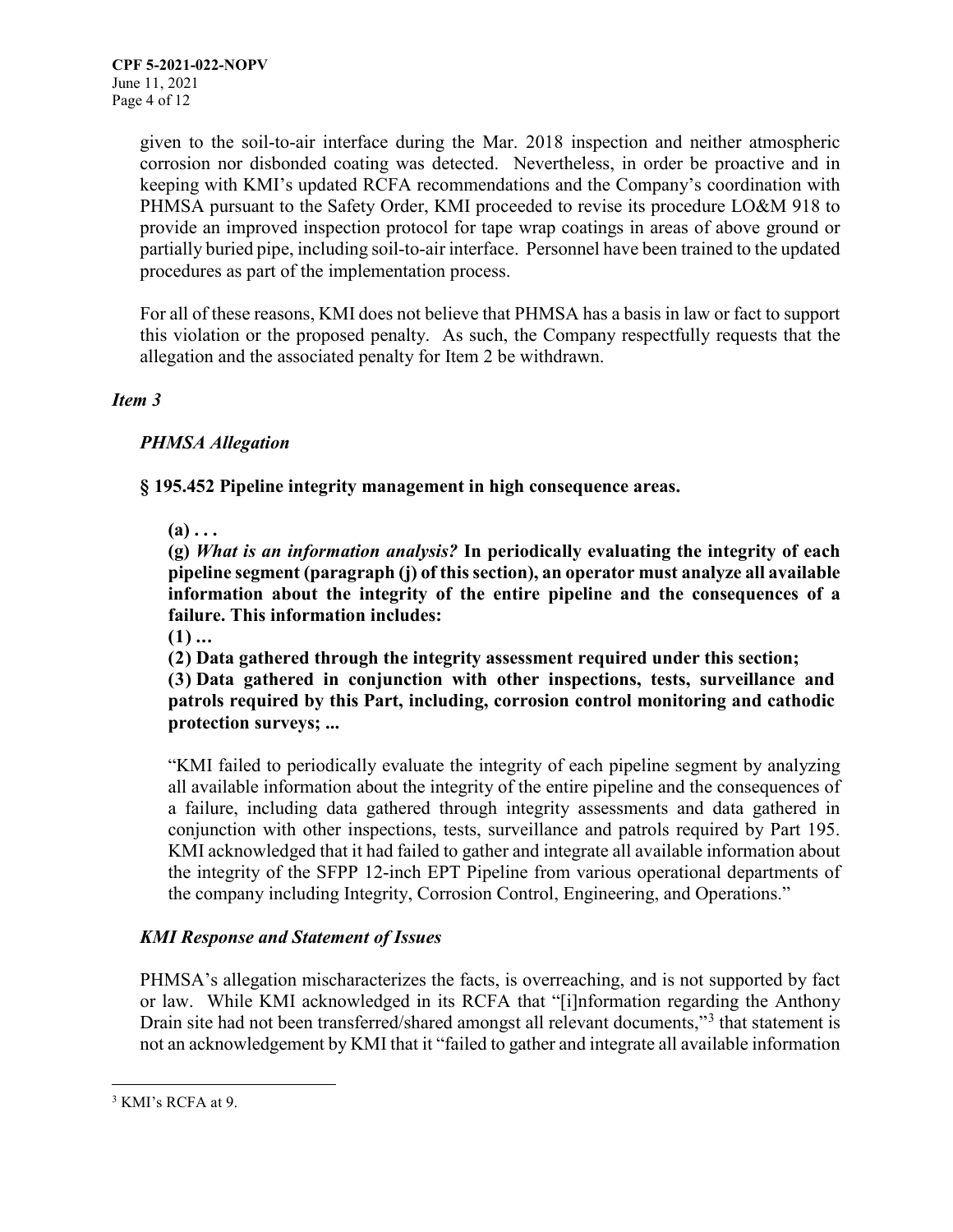data integration was not a causal or contributing factor to the release. about the integrity of the SFPP 12-inch EPT Pipeline." To the contrary, KMI has developed an integrity management program that complies with 49 C.F.R. § 195.452 and under which the Company strives to continually improve. The regulations do not specify that an operator analyze the "broadest possible range" of data as suggested by PHMSA, but as part of its program, the Company gathers, analyzes, and integrates the data specified at 49 C.F.R. §  $195.452(g)$ . Although the 2008 CIS Report indicated portions of the pipeline were exposed,

 consideration" as required by 49 C.F.R. § 195.583(b) to the soil-to-air transition zones and he disbonded coating was detectible during the atmospheric corrosion inspection. KMI conducted an atmospheric inspection on January 31, 2018 which indicated that the portion of the exposed pipeline that technician could see was in good condition. This inspection was limited given the overgrowth. For that reason, KMI conducted another inspection in March of 2018, as PHMSA acknowledged, where the technician gave "special did not observe any disbonded coating. PHMSA nevertheless concludes that the soil-to-air interface was not "fully" examined and assumes that the coating was disbonded at the time of this inspection (rather than becoming disbonded sometime after the inspection) or that the

procedure L-O&M 925.<sup>4</sup> The regulations require investigation of anomalies that could impair the integrity of the pipeline. Not every anomaly has this potential. If a safe operating pressure is calculated that is higher than the maximum operation pressure (MOP), a metal loss anomaly does not impair the integrity of the pipeline.<sup>5</sup> As reported in the 2015 ILI Report, the safe With respect to available ILI data, the 2015 ILI information indicating 17% metal loss noted in the NOPV did not impair the integrity of the pipeline and, thus, did not meet any further assessment or remediation criteria under 49 C.F.R. § 195.452(h)(4) or KMI's internal operating pressure of 1189 psi exceeded the MOP of the pipeline (1104 psi). As such, this anomaly did not require further assessment or remediation.

and the "bottom of the pipe was likely in contact with the soil during its service life."<sup>6</sup> The Exponent direct cause analysis stated that the observed external corrosion was likely caused pipe documented that the pipe coating was in good condition, therefore indicating that the atmospheric corrosion grade was likewise "good." Atmospheric corrosion inspections are required on exposed portions of a pipeline, not the portions that are buried. The pipeline failure was not, however, caused by atmospheric corrosion. Rather, it was confirmed by Exponent's direct causal analysis and subsequent RCFAs (conducted by KMI and supplemented by DNV) that the failure was caused by external corrosion on the bottom side of the pipe that was not observable to the corrosion technician by rain and/or surface water ingress through breaches in the tape wrap coating. Moreover, records of the Mar. 2018 atmospheric corrosion inspection that was performed on the exposed

regarding the integrity of its pipeline consistent with 49 C.F.R. § 195.452(g) and its procedures.<br><sup>4</sup> KMI L-O&M 925.3.2.3.2 requires KMI to list and remediate anomalies > 40%.<br><sup>5</sup> See ASME/ANSI B31G. In continually assessing the integrity of the EPT pipeline, KMI integrated available data

<sup>&</sup>lt;u>.</u>

<sup>6</sup> Exponent Span and Soil Analysis Report at 2.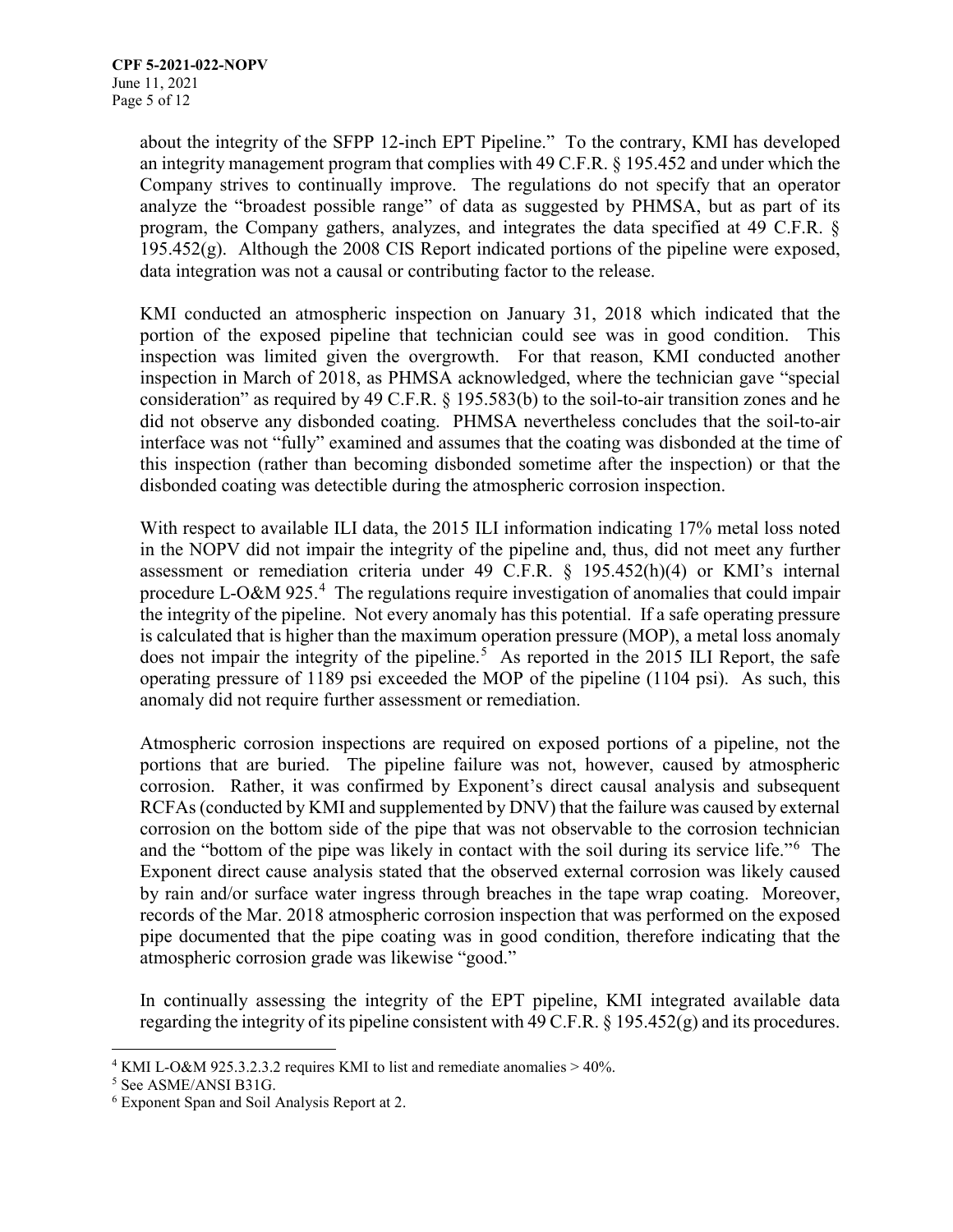increased assessment of the EPT pipeline or which could have predicted this incident. KMI is unaware of any reasonably obtainable data which could have shown a need for

 Further, KMI's initial and supplemental RCFA identified basic causes associated with the incident. None of these root causes relates to integrity management data integration or risk analysis. In relevant part, one of the basic root causes was identified as "inadequate atmospheric corrosion, deterioration of tape wrap, or disbonded coating. In short, there was communication/information" and specifically the "inadequate transfer of information between processes/organization units." Identification of the failure to fully disseminate observations regarding deterioration of tape wrap in certain locations and potentially exposed portions of the pipeline is not equivalent to the failure to integrate available and relevant data in an operator's integrity management program. Further, the 2018 inspection did not detect any no information to transfer. This release was not caused by atmospheric corrosion, any deterioration of the tape wrap notwithstanding.

 in the Company's Cathodic Protection Data Management system such that coating and the pipe The Company nevertheless took steps to prevent similar occurrences in the future in accordance with the supplemental RCFA, including updating procedures, incorporating results of inspections and surveys into a centralized, documented list that is loaded into KMI's GIS system, referred to as PODS, so that all other operational departments have access to and awareness of that information. Further, all above ground exposed pipe locations are included soil-to-air interface are inspected, remediated as appropriate, and documented.

 the alleged violation, the fact that integrity management data integration was not a basic root Despite both the applicable law and the facts as presented above, PHMSA proposes the full statutory maximum for "any related series of violations" for this one alleged violation, in the amount of [\\$2,132,679.00](https://2,132,679.00), as well as a PCO obligation to conduct annual interim reviews of its data integration program. For the reasons set forth above, including the mischaracterization of cause of the incident, and considering the steps the Company has since taken to address the identification of inadequate transfer of information as one of several causal factors, there does not appear to be a basis in fact or law for either the alleged violation, the proposed penalty, or the associated PCO obligation. As such, KMI requests that the allegation, the associated proposed penalty, and PCO obligation for Item 3 be withdrawn.

## **Response to Uncontested NOPV Items**

 KMI is not contesting NOPV Items 1 and 4-7, and although the Company neither admits nor denies the underlying allegations, KMI has already taken measures to address them. As noted above, KMI accepts Item 1 as is, but provides additional explanations and clarifications on the remaining Items as set forth below.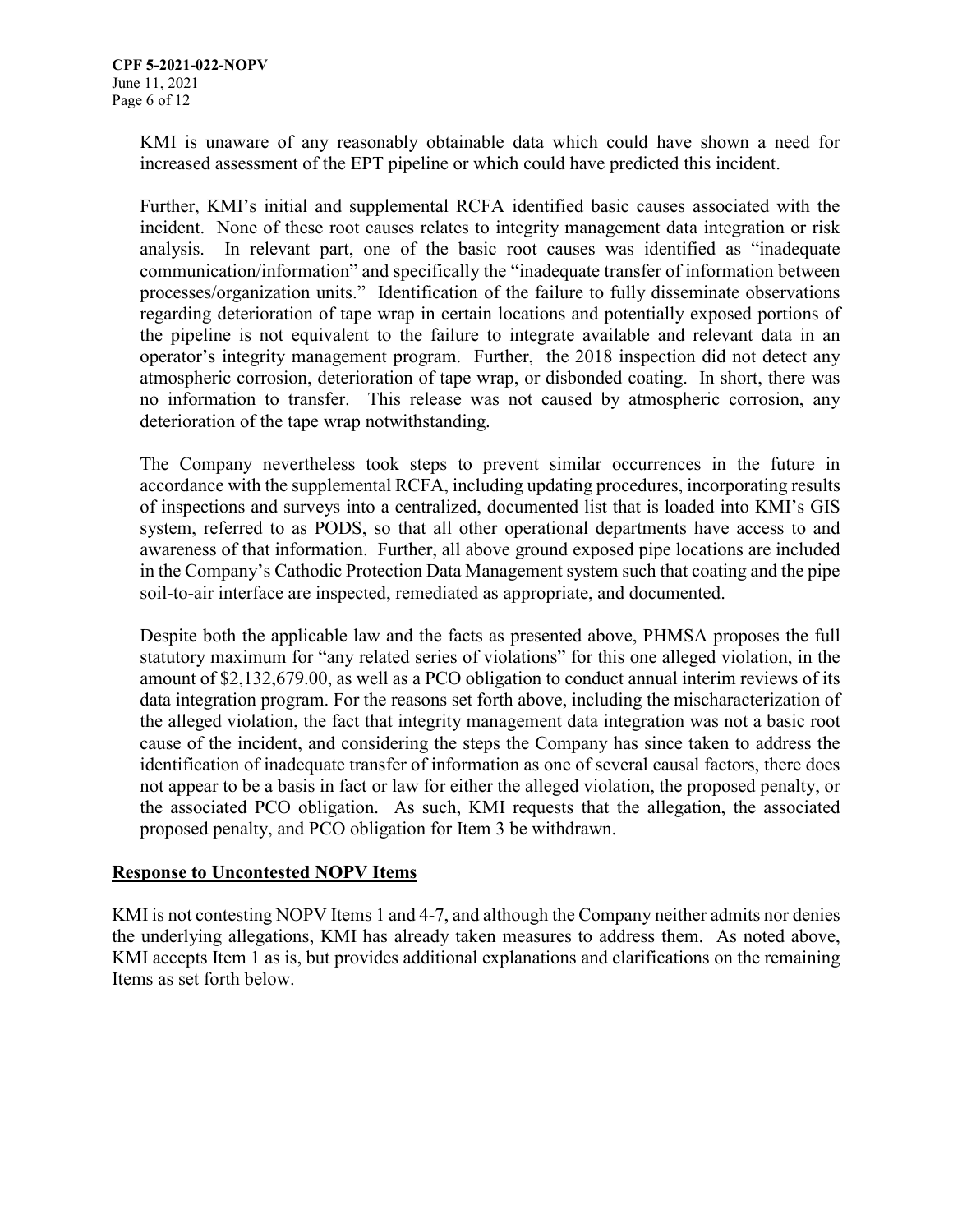**CPF 5-2021-022-NOPV**  Page 7 of 12 June 11, 2021

#### *Item 4*

#### *PHMSA Allegation*

#### **§ 195.446 Control room management.**

#### $(a) \ldots$

**(c)** *Provide adequate information.* **Each operator must provide its controllers with the information, tools, processes and procedures necessary for the controllers to carry out the roles and responsibilities the operator has defined by performing the following: ...** 

 "KMI failed to provide its controllers with the information, tools, processes and procedures necessary for the controllers to carry out the roles and responsibilities KMI inadequate information to recognize this event as a pipeline failure and instead responded to the Failure only as an abnormal operating condition (AOC). The pipeline did not have Valley, the Anthony Drain (Failure site), and in close proximity to the Rio Grande River. Without having pressure indications closer to the lowest elevation points on the pipeline and because of the significant differences in elevations between the existing sensor locations, the controller did not have adequate information to determine whether the pipeline was leaking or had failed at the lower elevations." defined for abnormal and emergency operation. Specifically, KMI's controller had pressure indications along the pipeline at the lowest elevations, including the Mesilla

### *KMI Response*

 detection of a leak." While KMI agreed to install additional pressure transmitters on the pipeline in coordination with PHMSA through the implementation of the Safety Order, the program complied with all five requirements of 49 C.F.R.  $\S$  195.446(c) (set forth below): In further demonstration of the Company's willingness to cooperate with PHMSA, KMI has elected to not contest this Item, without admission. The Company believes certain clarifications are warranted, however. In its allegation, PHMSA states that the "controller did not have adequate information through instrumentation to know that product was leaking out of the pipeline" and to suggest that "additional instrumentation" was necessary to "aid in timely Company notes that the failure to have such pressure transmitters is not a violation of the requirements under 49 C.F.R. § 195.446(c) as alleged by PHMSA. KMI's control management

(1) Implement API RP 1165 (incorporated by reference, see §195.3) whenever a SCADA system is added, expanded or replaced, unless the operator demonstrates that certain provisions of API RP 1165 are not practical for the SCADA system used;

 equipment when field equipment is added or moved and when other changes that affect (2) Conduct a point-to-point verification between SCADA displays and related field pipeline safety are made to field equipment or SCADA displays;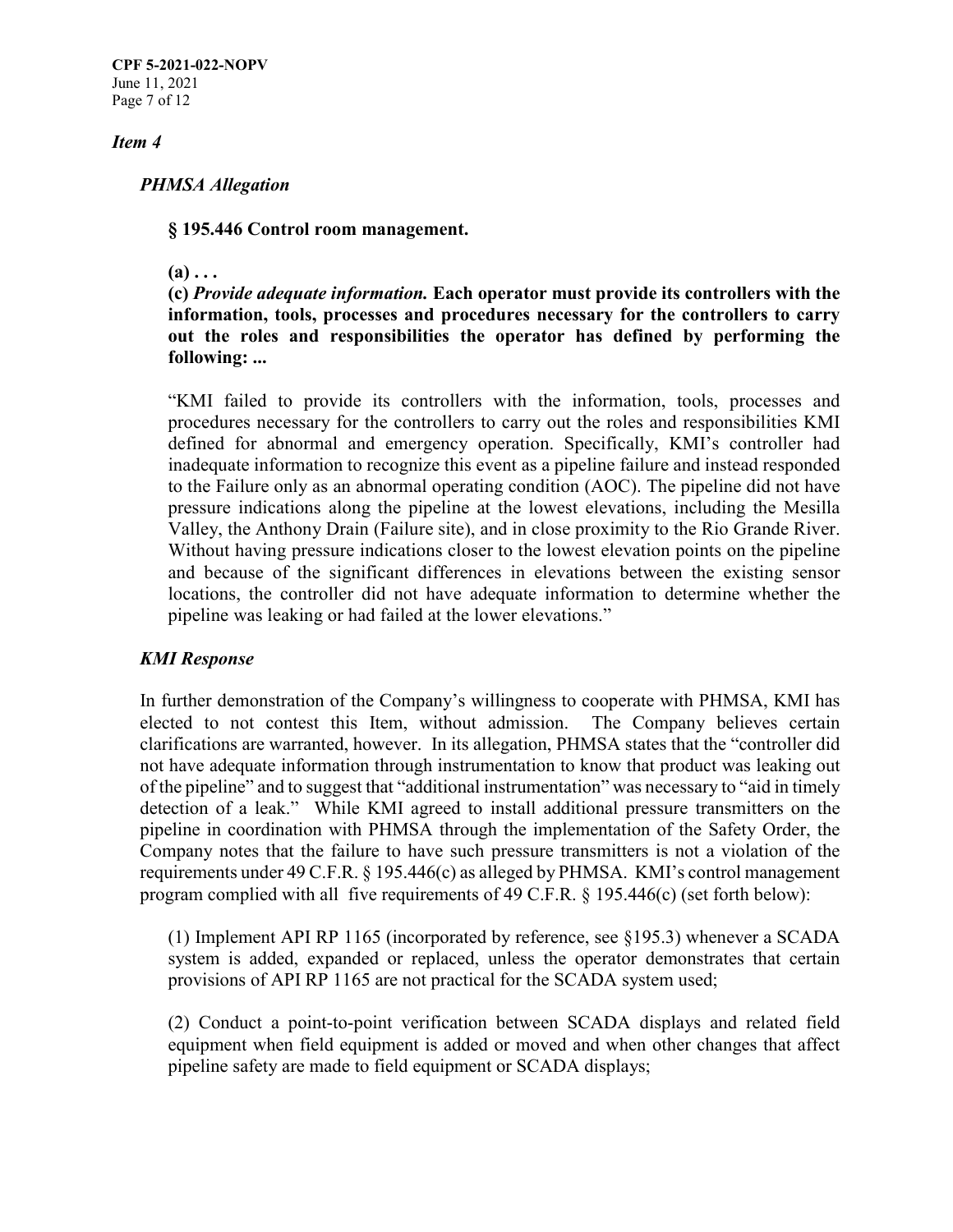(3) Test and verify an internal communication plan to provide adequate means for manual operation of the pipeline safely, at least once each calendar year, but at intervals not to exceed 15 months;

(4) Test any backup SCADA systems at least once each calendar year, but at intervals not to exceed 15 months; and

(5) Implement section 5 of API RP 1168 (incorporated by reference, see §195.3) to establish procedures for when a different controller assumes responsibility, including the content of information to be exchanged.

#### *Item 5*

### *PHMSA Allegation*

**§ 195.452 Pipeline integrity management in high consequence areas.** 

 $(a) \ldots$ 

**(i)** *What preventive and mitigative measures must an operator take to protect the high consequence area?* 

 $(1)$ ..

 **pipeline profile, the potential for ignition, proximity to power sources, location of high consequence area, and benefits expected by reducing the spill size. (4)** *Emergency Flow Restricting Devices (EFRD).* **If an operator determines that an EFRD is needed on a pipeline segment to protect a high consequence area in the event of a hazardous liquid pipeline release, an operator must install the EFRD. In making this determination, an operator must, at least, consider the following factors—the swiftness of leak detection and pipeline shutdown capabilities, the type of commodity carried, the rate of potential leakage, the volume that can be released, topography or nearest response personnel, specific terrain between the pipeline segment and the** 

 "In determining whether an EFRD was needed to protect an HCA in the event of a release, KMI failed to properly consider several factors set forth in § 195.452(i)(4). Specifically, KMI failed to properly evaluate the following factors: 1) the swiftness of leak detection and the pipeline shutdown capabilities; and 2) the volume that could be released. This resulted in KMI conducting its EFRD analysis based on incorrect data."

## *KMI Response*

installed "if an operator determines that an EFRD is needed [...] to protect a [HCA]" in the The EFRD analysis that KMI performed prior and subsequent to the incident is technically justified and fully complies with 49 C.F.R. § 195.452(i)(4), which requires that EFRDs be event of a release (emphasis added). As reflected in the NOPV itself, KMI identified an inadvertent discrepancy in the valve classifications on its own accord, six months prior to the incident, and was proactively correcting the misclassifications prior to the incident.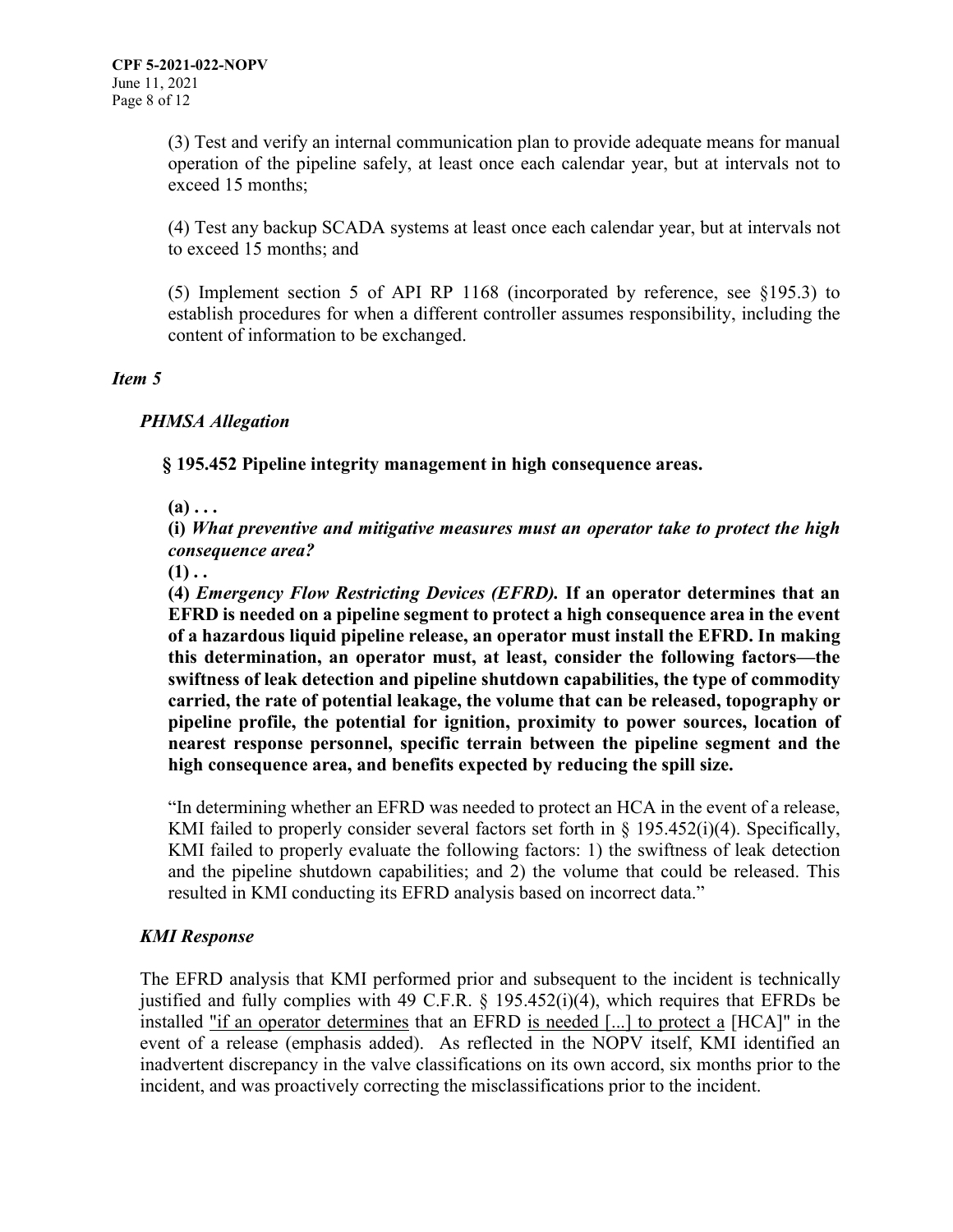Order. First, in its Apr. 26, 2019 submission, KMI considered the consequences of releases the accuracy of the shutdown and isolation times in its analysis. KMI updated its EFRD analysis on two different occasions in conjunction with the Safety and benefits that would be provided by valve installation or automation, including in EBID canals, laterals, and drainage facilities surrounding the EPT 12-inch pipeline, consistent with PHMSA regulations and Company procedures. Following receipt of PHMSA's nonacceptance letter and in light of the Company's incident investigation, KMI considered the factors again in an updated EFRD analysis submitted on Jan. 17, 2020, further confirming

 In keeping with the Company's commitment to preventative and mitigative measures, KMI automated its Mesa Block Valve as a result of its Apr. 26, 2019 EFRD analysis. Moreover, in continued cooperation with PHMSA under the Safety Order and in response to a request one valve) and install pressure transmitter instrumentation upstream and downstream of by PHMSA, KMI agreed to remotely actuate two additional valves (including relocation of relevant EFRDs.

## *Item 6 (Warning Item)*

# *PHMSA Allegation*

**§ 195.452 Pipeline integrity management in high consequence areas.** 

 $(a) \ldots$ 

**(j)** *What is a continual process of evaluation and assessment to maintain a pipeline's integrity?* 

 $(1)$   $\dots$ 

*(2) Evaluation.* **An operator must conduct a periodic evaluation as frequently as needed to assure pipeline integrity. An operator must base the frequency of evaluation on risk factors specific to its pipeline, including the factors specified in paragraph (e) of this section. The evaluation must consider the results of the baseline and periodic integrity assessments, information analysis (paragraph (g) of this section), and decisions about remediation, and preventive and mitigative actions (paragraphs (h) and (i) of this section).** 

 "Prior to the release, KMI failed to conduct a periodic evaluation as frequently as needed to assure pipeline integrity. Specifically, KMI failed to base the frequency of the inspection interval for its LS 17-18 El Paso to Deming pipeline segment on several risk factors set forth in § 195.452(e), including operating stress level, pipe size, manufacturing information, and pressure at a relatively high SMYS level; 2) pipe wall thickness (0.188 inch; low safety margin to withstand rupture should metal loss occur); and 3) type and quality of pipe coating should have prompted KMI to establish a shorter inspection interval for this pipeline coating type. KMI's risk analysis for this segment failed to properly consider 1) an operating (disbonded coating could result in accelerated external corrosion). $40$  These risk factors segment because they indicated a likelihood of enhanced corrosion growth rates. In its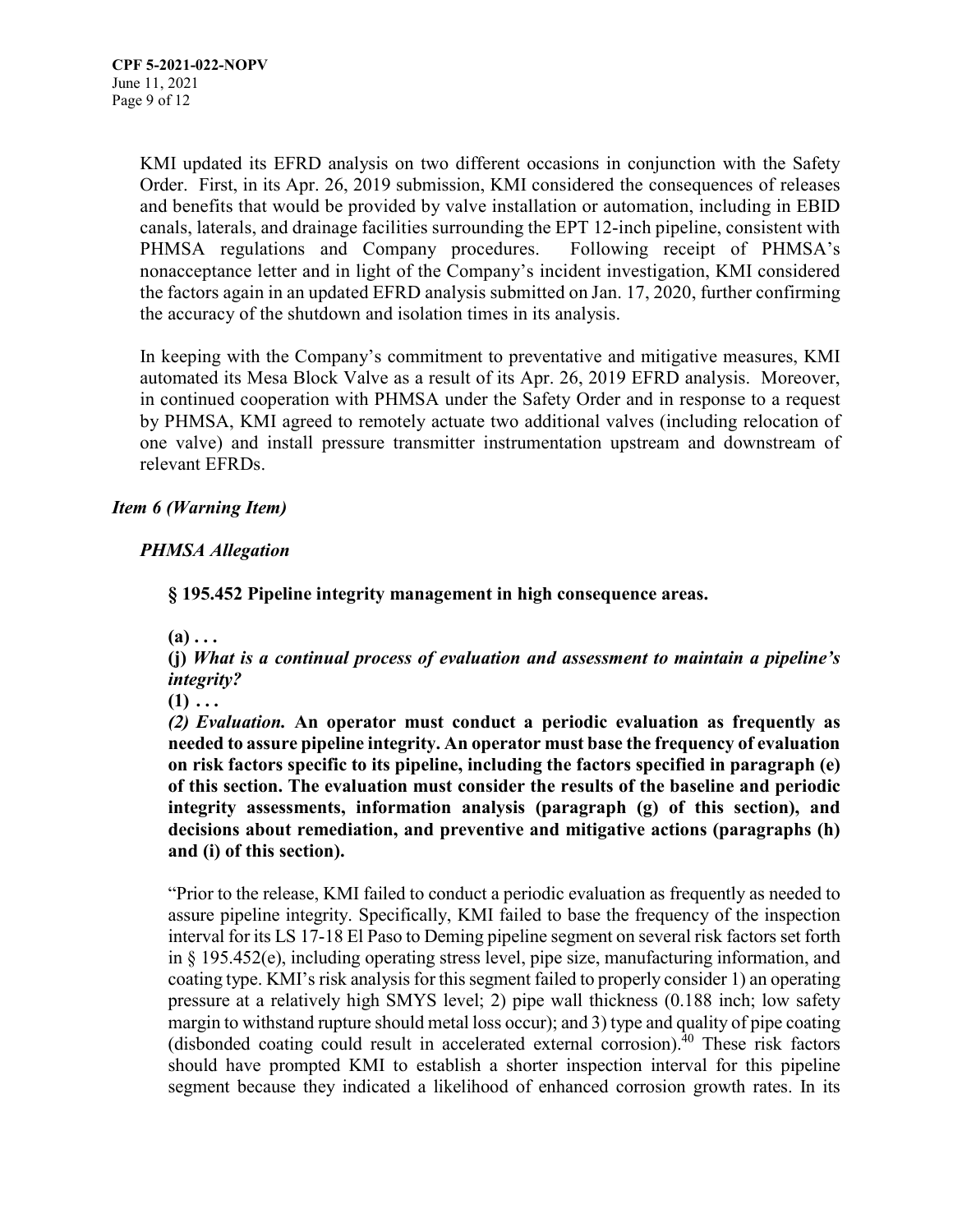updated RCFA, KMI acknowledged that one of the basic causes of the Failure was the company's failure to inspect the line on a shorter interval."

# *KMI Response*

 To respond to the facts presented by PHMSA in this Warning Item, KMI agreed in its Jan. 17, 2020 submittal that the ILI intervals should be more frequent than 5 years given (1) the interval was warranted. Records of the atmospheric inspections that were performed on the accelerated growth rate that was discovered post-incident at the Anthony Drain, and (2) both KMI's initial and updated RCFA included this as a recommendation. Based on the information known to KMI prior to the incident, however, the Company could not have known that a shorter exposed pipe indicated that the pipe was in good condition and the incident addressed by this NOPV was not caused by atmospheric corrosion. As explained above, the direct cause of the incident was external corrosion on the bottom side of the pipe that could not be observable to a corrosion technician.

 on pipelines with a nominal wall thickness (NWT) of value <.200" to a maximum three year In accordance with the findings and recommendations in the RCFAs and as acknowledged by PHMSA in the NOPV, KMI has since initiated a program to reduce ILI assessment intervals period.

## *Item 7 (Warning Item)*

## *PHMSA Allegation*

**§ 195.452 Pipeline integrity management in high consequence areas.** 

 $(a) \ldots$ 

**(i)** *What preventive and mitigative measures must an operator take to protect the high consequence area?* 

 $(1)$ ..

**(3)** *Leak detection***. An operator must have a means to detect leaks on its pipeline system. An operator must evaluate the capability of its leak detection means and modify, as necessary, to protect the high consequence area. An operator's evaluation must, at least, consider, the following factors—length and size of the pipeline, type of product carried, the pipeline's proximity to the high consequence area, the swiftness of leak detection, location of nearest response personnel, leak history, and risk assessment results.** 

 "KMI failed to properly evaluate the capability of its leak detection means and modify it, as March 2014, KMI prepared a Leak Detection Analysis (LDA) addressing the factors set forth necessary, to protect high consequence areas in violation of §195.452(i)(3). Specifically, in in §195.452(i)(3). In evaluating the swiftness of leak detection, the company noted that "given a leak size of 50%, KM has the ability to detect/shut down the LS-17-18 El Paso to Deming pipeline in 5 minutes and the ability to isolate it in 10 minutes." The combined time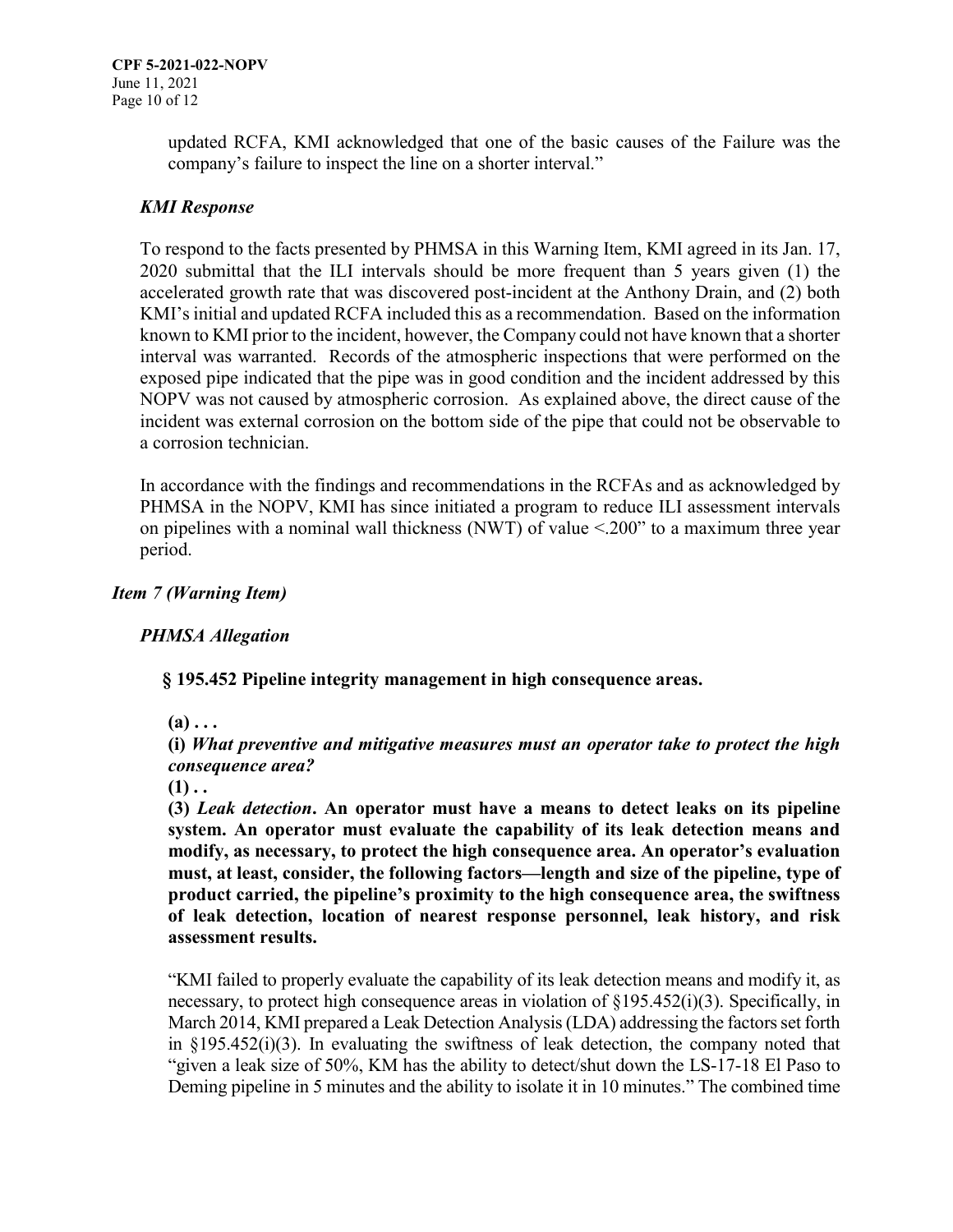emergency flow restricting devices (EFRDs). The LDA did not account for the closure of of 15 minutes to detect and isolate a leak, however, was based only on the closure of manually-operated valves that were present on the line and can take considerably longer to close."

# *KMI Response*

 specific information, dated Feb. 14, 2020. In particular, and as emphasized in KMI's Feb. 14, While KMI is not contesting this Warning Item, and as stated above neither admits nor denies the allegations, KMI believes that its leak detection analysis was compliant with 49 C.F.R. § 195.452(i)(4) and Company procedures as detailed in its response to PHMSA's request for 2020 response, the Company takes a conservative approach to leak detection because the Company's HCA analysis, risk analysis, EFRD analysis and leak detection analysis do not take any credit for a perceived benefit provided by proximity to response personnel. The Company only takes credit for remote operated valves in calculating the potential worse case discharge.

## **Proposed Civil Penalty**

 statutory and regulatory penalty factors that PHMSA is required to consider. In particular, the under 49 C.F.R. § 190.233(a). KMI believes the proposed penalty for Item 3 is excessive for maximum for any related series of violation to a single alleged violation. In particular, PHMSA's does not accurately reflect the relevant statutory and regulatory penalty factors, including but not and other matters as justice may require. PHMSA has proposed a civil penalty for Items 1 (\$46,600), 2 (\$52,500) and 3 (\$2,132,679). As noted above, without admission, KMI accepts the proposed civil penalty for Item 1. KMI respectfully requests that the proposed civil penalty for Items 2 and 3 be withdrawn, however, because no violation exists and further because the proposed penalties do not align with the proposed penalty for Item 3 represents the statutory maximum for "any related series of violations" several reasons, not the least of which is that it is unwarranted for PHMSA to apply the statutory proposed civil penalty for Item 3 as set forth in the Agency's Proposed Civil Penalty Worksheet limited to the nature, circumstances and gravity of the violation, degree of culpability, good faith

## **Proposed Compliance Order**

 PHMSA proposes three remedial actions in its PCO in connection with Items 3, 4 and 5. As noted above, KMI contests the proposed remedial action for Item 3. KMI is willing to accept the with potentially some minor revisions for clarity. obligations for Item 4 and 5 in an effort to resolve this matter in a cooperative manner, however,

### **Summary**

KMI takes its commitment to pipeline safety compliance seriously. To that end, and without admitting to the allegations in the NOPV, KMI has elected not to contest NOPV Items 1 and 4-7. The Company has already taken actions to address all seven alleged violations through implementation of its Safety Order obligations, including RCFA recommendations, as described